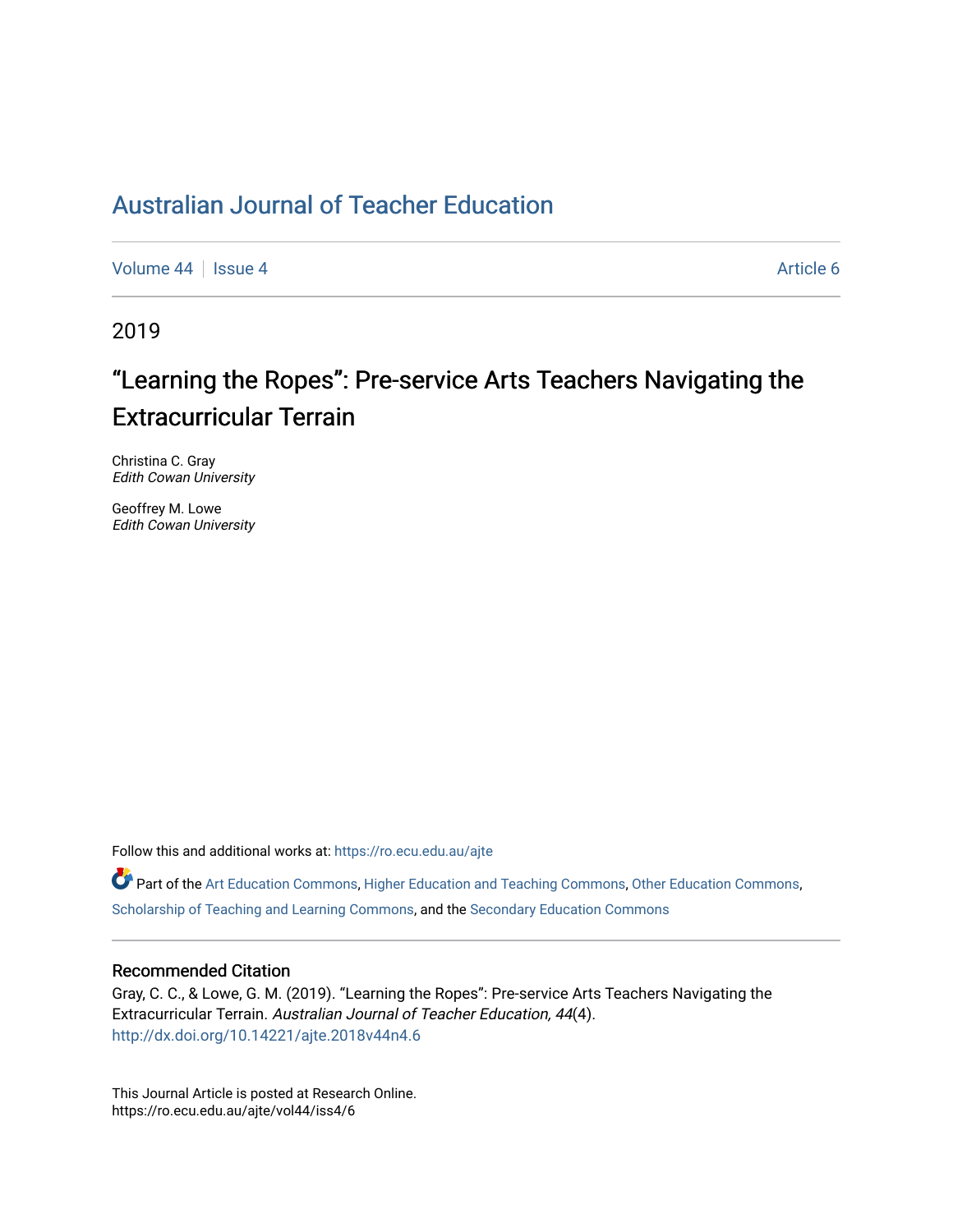## **"Learning The Ropes": Pre-Service Arts Teachers Navigating The Extracurricular Terrain**

Christina Gray Geoffrey Lowe Edith Cowan University

*Abstract: Arts teachers undertake a multitude of extracurricular activities. Yet, while these activities consume considerable time and require specific expertise, little attention is afforded to developing these skills and expertise during pre-service training. This article presents findings from a study into the value of a pre-service teacher production as a form of professional development, from both the technical and personal development perspectives. Thirty pre-service secondary Arts teachers participated in the production. Through focus-group interviews, participants indicated the benefits of building technical understanding as well as personal benefits of engaging in an ensemble experience. All spoke of the potential transferability of what they learned to their future teaching practice. Given that Arts teachers are expected to facilitate extracurricular activities as part of their professional work, this article advocates the importance of examining ways in which rich experiences such as the production examined here should be formally embedded into pre-service teacher training courses.*

## **Introduction**

Secondary Arts teachers perform unique and diverse roles requiring highly developed communication skills, and inter and intra-personal skills (Norris, McCammon & Miller, 2000; Wales, 1999). They lead music ensembles, coordinate large-scale events, direct performances, choreograph dances, compose music, write scripts, perform production tasks, model performance skills and manage budgets. They may lead tours, organise theatre excursions and enter their students into performing arts festivals. These activities are frequently undertaken in addition to the regular teaching load and without financial remuneration (Ballantyne, 2007; Gray, Wright & Pascoe, 2017; Kelly, 1999). While extracurricular activities consume a considerable amount of time and require specific expertise, little attention is afforded to developing these requisite skills and understandings during pre-service training.

Previous research has identified significant shortfalls in relation to the effectiveness of pre-service courses in preparing Arts teachers for the profession (Anderson, 2002; 2003; Ballantyne, 2006; 2007; Pascoe & Sallis, 2012; Warren, 1992). Anderson (2002) stated, "A concerted effort is required by universities and schooling systems to make teacher pre-service training and induction effective to equip these teachers for the arduous journey that lies ahead" (p. 92). More specifically, Ballantyne (2007) stated: "An examination of the realities of teaching will better equip pre-service teachers for their future contexts. By ensuring that pre-service teachers experience 'real' teaching situations throughout their studies….students will be able to reflect on and prepare for their future context" (p. 187).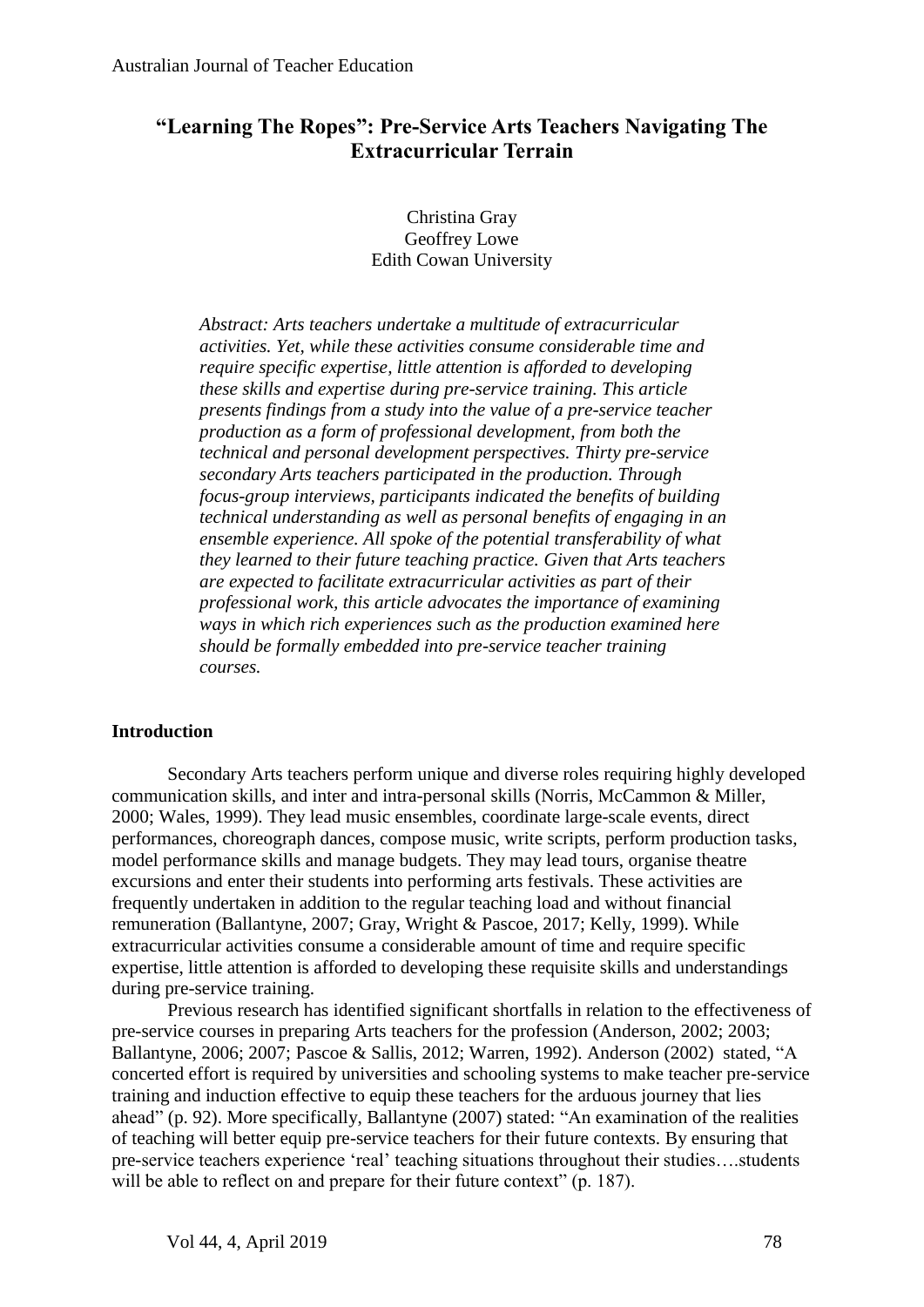This research builds on the study by Gray (2016) which investigated pre-service drama teachers' practicum experiences. A key finding was the significant impact of extracurricular activities on participants' experience of stress during the practicum. Gray (2016) recommended investigating ways to better prepare pre-service drama teachers to manage these demands. Therefore, the focus of this study is on the extracurricular school production, a key expectation of Arts teaching. Investigating how pre-service Arts teachers can be better prepared to manage teaching demands, including extracurricular expectations, is important, particularly given reported teacher attrition rates with up to 50% of early career teachers leaving the profession within the first five years (Gallant & Riley, 2014).

Pre-service Arts teachers (art, dance, drama and music) from a Western Australian (WA) university participated in a production of Shakespeare's 'As You Like It' designed to develop understandings about the processes and pedagogy required to facilitate extracurricular activities. The production took place during semester one in 2016, and spanned a ten-week rehearsal period with three to four rehearsals per week. Participants were involved in on-stage roles (actors, musicians, dancers) as well as design and production roles (scenography, stage management, lighting, sound, music composition, dance choreography, publicity). Guided by a professional director and manager, pre-service teachers were coached throughout the process on directing techniques, administration tasks such as record keeping and budgeting, as well as decision-making processes and trouble shooting. At the conclusion of the production, focus-group interviews were undertaken with participants to determine the impact of the production on their emerging ideas about facilitating extracurricular arts activities.

#### **Key Concepts and the Conceptual Terrain**

Participants in this project were all studying to be secondary Arts teachers. To contextualise the research setting, the article begins by identifying the place of the Arts in WA schools and explores the literature, albeit limited, on the extracurricular component of teaching in the Arts.

#### **The Arts in Western Australian Secondary Schools**

In WA, the disciplines of dance, drama, media arts, music and visual arts are part of the Arts Learning Area (Australian Curriculum, Assessment and Reporting Authority [ACARA], 2015; Western Australian Government School Curriculum and Standards Authority [SCSA], 2015). WA schools have recently transitioned to a new curriculum, the Western Australian P–10 Syllabus (SCSA, 2015). This syllabus, based on the *Australian Curriculum: The Arts* (ACARA, 2015)*,* presents a year-by-year syllabus for pre-primary students through to year 10. The syllabus mandates that all students study at least two Arts subjects from pre-primary through to the end of year 8, including a performance subject (dance, drama, music) and a visual subject (media arts, visual arts). From years 9 and 10, Arts subjects become optional.

Senior secondary students graduate with a Western Australian Certificate of Education (WACE). Students study either Australian Tertiary Admissions Rank (ATAR) courses or General courses (non-tertiary admission subjects). Arts subjects are moderately popular. In 2017, approximately 1200 students enrolled in senior secondary dance, 3000 enrolled in senior secondary drama and 1200 students enrolled in senior secondary music (Sorenson, personal communication, August 15, 2017).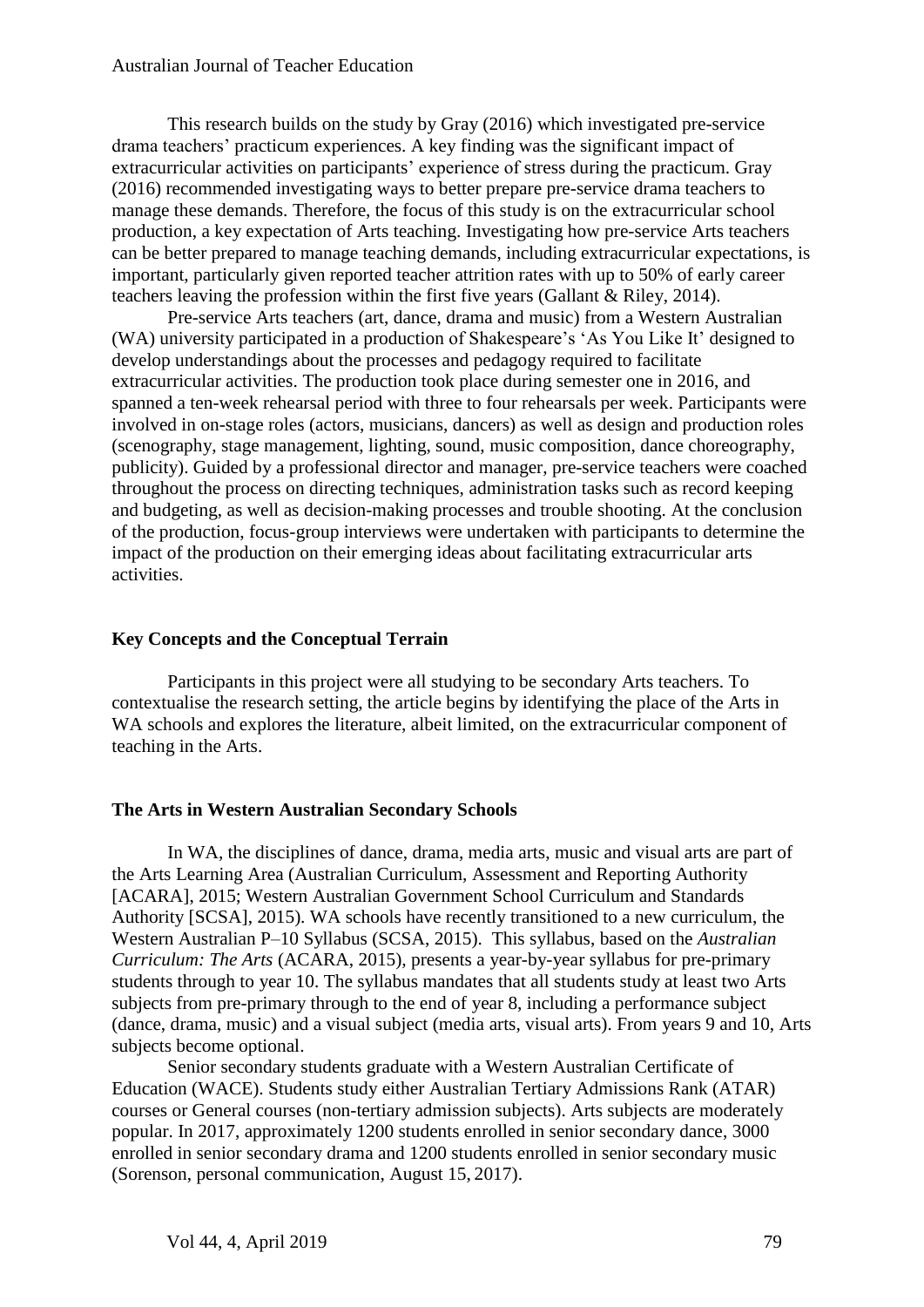#### Australian Journal of Teacher Education

All Arts disciplines combine both rigorous practical and theoretical aspects. For example, the ATAR Drama examination requires students to develop an original solo performance and a scripted monologue, in addition to completing a rigorous written examination where they apply learned concepts to both familiar and unfamiliar drama texts. Similarly, the ATAR Music course requires students to present a performance recital or portfolio of original compositions, as well as an extensive written examination comprising aural, theory and a detailed understanding of music history based around the study of set works, across either a Western Art, Jazz or Contemporary music context.

Accordingly, pre-service Arts teachers need high-level practical skills, discipline knowledge, and pedagogical content knowledge to deliver both practical and theoretical components of the WACE Arts courses (Lummis, Morris & Paolino, 2014). However, teaching in the Arts also has particular sets of demands that draws on the personal, social, intellectual, affective and expressive qualities of the teacher (Wright & Gerber, 2004). For example, the performance aspect of Arts disciplines requires teachers to model a range of performance skills with confidence and precision. Furthermore, creating 'safe places' for students to take risks and perform for their peers requires teachers to foster a supportive classroom, build relationships of trust and manage student anxiety (Lambert, Wright, Currie & Pascoe, 2016; Wright, 1999).

The challenge for teacher educators is to provide courses that cover the broad range of curriculum in suitable depth (Pascoe, 2002), whilst attending to the specialised skills required to facilitate effective lessons (Wales, 2009). This is particularly challenging given the complex social dynamic of teaching in the Arts (Wright & Gerber, 2004) and the insufficient time in teacher education programs for pre-service teachers to develop the requisite pedagogical skills and theoretical knowledge (Pascoe & Sallis, 2012; Warren, 1992). Further to this challenge is the added extracurricular responsibilities that go with teaching in the Arts.

#### **Extracurricular Arts Activities**

Research confirms the benefits for students engaging in extracurricular activities. For example, students have been found to be more intrinsically motivated when engaged in activities where they feel they have a higher degree of control, natural ability and are able to work with like-minded people (Annear, 2010). According to Annear, these are states that naturally occur in extracurricular Arts activities. Furthermore, students who participate in extracurricular activities tend to perform better at school and are less likely to suffer from depression; students who do not participate, often have higher reported rates of delinquency and truancy (Mahoney, Harris & Eccles, 2005; Osgood, Foster & Courtney, 2010). Students learn important skills such as goal setting and time management while also gaining experience in leadership and responsibility (Verma & Larson, 2003). Students volunteering to participate in extracurricular activities develop a more defined and mature self-concept, which has also been linked to better academic outcomes (Barber, 1999). Annear (2010) posits that extracurricular activities "have been shown to be environments that benefit positive adolescent development and promote the learning of social, interpersonal, academic and general life skills" (p. 47).

Extracurricular Arts activities generally involve teachers directing and/or producing a range of small to large-scale performances over both short and long timeframes. While it is generally recognised within school communities that such activities contribute significantly to the life, culture and public perception of the school (Lierse, 1999), it is also the case that for Arts teachers, this work is time consuming, exhausting, stressful and can lead to burnout (Anderson, 2002, 2003; Ballantyne, 2006, 2007; Donelan, 1989; Faust, 1995; Haseman,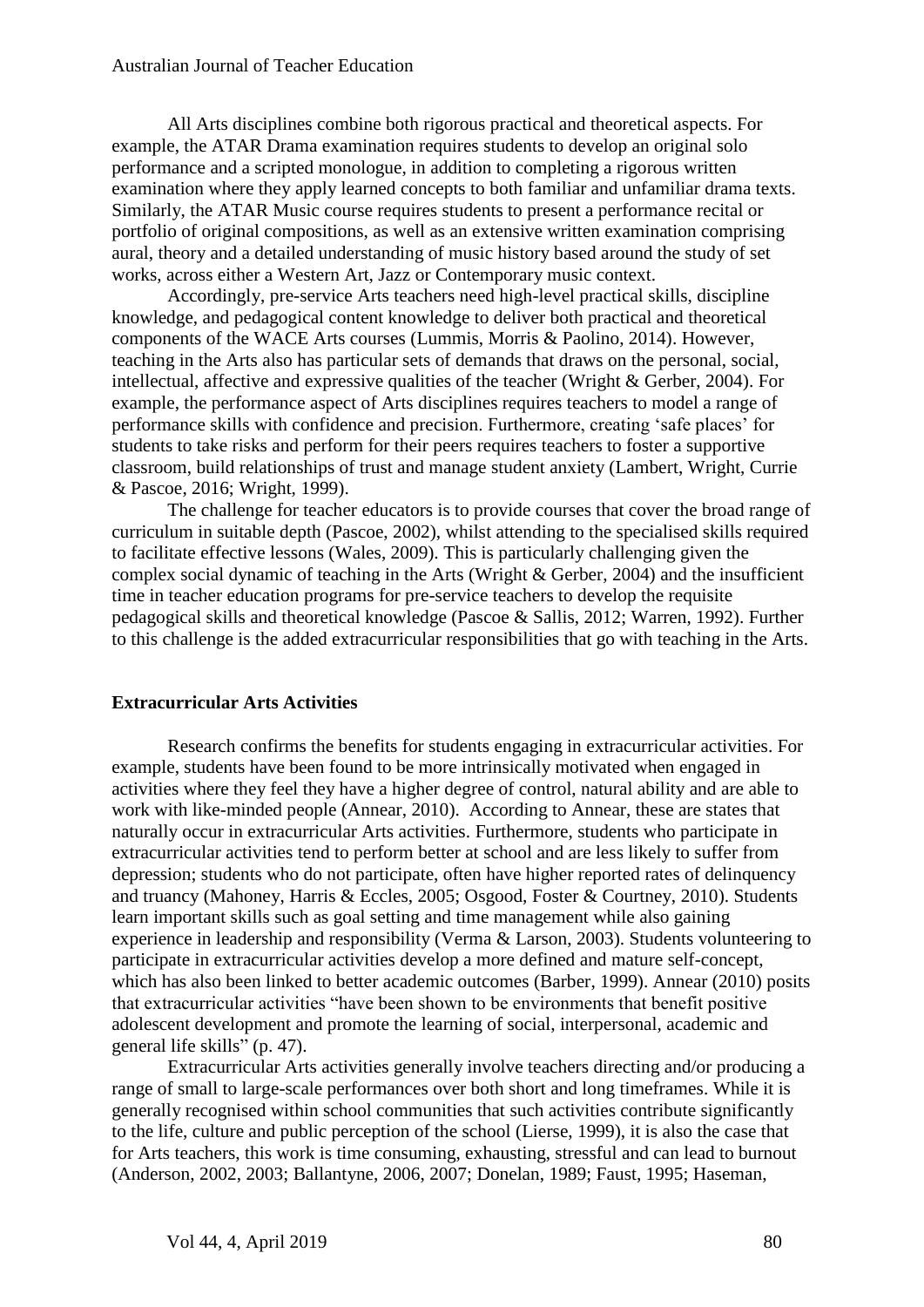1990; Kelly, 1999; Wales, 1999). Furthermore, these activities are generally undertaken in addition to the classroom-teaching load and receives little or no financial remuneration or time in lieu (Ballantyne, 2007; Kelly, 1999). Faust (1995) described her 75-hour week carrying out additional tasks for an extracurricular production:

*I spend many hours reading potentially performable scripts; drawing up a budget; inventorying materials and equipment for each show; going through assorted catalogues and ordering supplies; running to fabric shops, secondhand stores, and seasonal yard sales to buy cheap costumes and set supplies; striking and re-storing a set and cleaning the stage and wing areas; arranging for mass washing and dry-cleaning of used costumes after a show; and recataloguing all of the above for use again. That's in addition to the hours spent organising student rehearsal schedules' planning the set; lighting and costume designs; and arranging for and overseeing the student and adult work crews and regular acting schedules. (p. 25)*

While undertaking such activities can be stressful and challenging for experienced Arts teachers, Faust suggested that asking a beginning teacher to run such an event "is a little short of insane" (p. 25). Therefore, the call from Ballantyne (2007) to provide 'real' experiences for pre-service Arts teachers to better prepare them would appear to be justified.

#### **Process of Inquiry**

This study was guided by two main aims. First, to understand the value of a production on developing participants' ideas about facilitating extracurricular Arts productions upon graduation. Second, to understand the personal value obtained from participating in the extracurricular production. This research seeks to understand the production experience as it exists now, a relativistic view of human behaviour shared by many researchers in Arts education (O'Toole, 2006). The interpretive and descriptive nature of this work falls under phenomenology, an interpretive theoretical perspective that attempts to generate knowledge about the lived experience of individuals (Hesse-Biber & Leavy, 2011; van Manen, 2009). Therefore, in order to describe and understand this experience, focus-group interviews were used to gain insight, enabling key issues and emerging themes to be identified.

## **Participants and Setting**

Thirty pre-service Arts teachers participated in the extracurricular production. All preservice teachers who auditioned were successful in gaining a role. At the conclusion of the production, all participants were contacted by the researchers, via email, and invited to take part in focus-group interviews. Subsequent to ethics approval, sixteen participants agreed to take part.

The first focus-group comprised eight pre-service Arts teachers in their second or third year of their degree. The gender composition included six females and two males ranging in age from 19 to 24 years old. The second focus-group comprised eight pre-service Arts teachers in their first or third-year of their degree. The gender composition included seven females and one male ranging between 18 and 22 years of age.

Each focus-group was held in a small room familiar to the participants on the university campus. Researchers chose a semi-structured interview format where several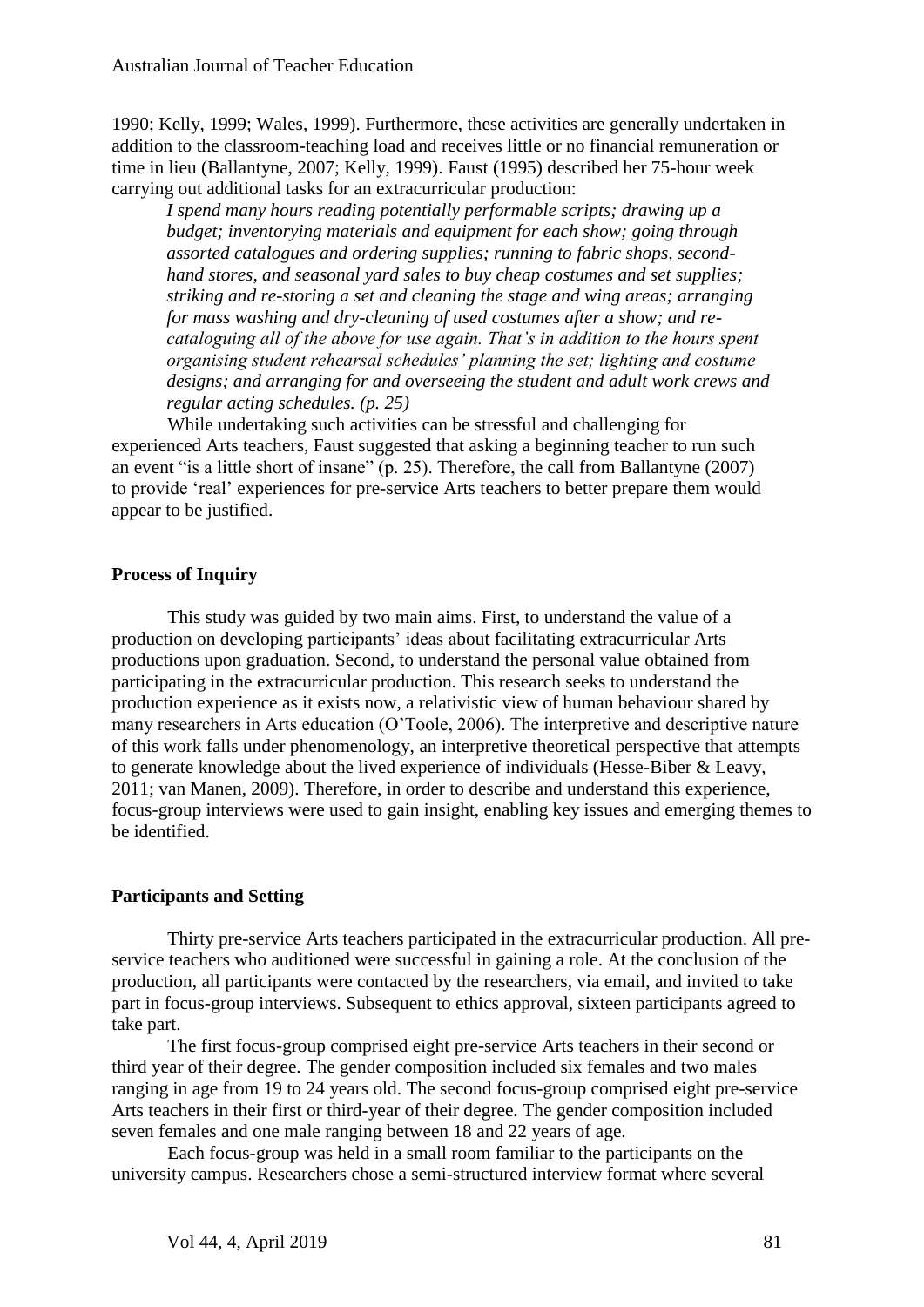guiding questions were asked to stimulate discussion. Questions focused on the participants' expectations, experiences, personal and professional challenges, as well as their understanding of the developmental process of creating the production. At times researchers needed to prompt the 'silent voices' (O'Toole, 2006) of individual participants who experienced difficulty contributing their ideas due to other participants wishing to be heard and have their say. Each focus-group ran between 45 and 60 minutes and at the conclusion, participants expressed their appreciation at the opportunity to talk about their experiences.

#### **Data Analysis**

Researchers took on the roles of moderating, facilitating, monitoring and recording the group's interactions, as suggested by Lichtman (2009). An audio recording was taken of each focus-group and, at the completion of each interview, the audio-recordings generated were transcribed using NVivo software. Interview data was interpreted using analytic procedures described by Miles and Huberman (1994). As such, the sequence of activities for the analysis of each interview data was: 1) data was collected via each focus-group interview and a transcript generated, 2) data transcripts were reviewed via a process of selecting, sorting and sifting to identify similar phrases and ideas, 3) identified commonalities were coded to form categories of generalised information represented in a data matrix of categories and their supporting phrases, and 4) the process was repeated for the remaining focus-group interview and the analysis assisted in identifying emerging themes. Data matrixes from both sets of focus-groups were then compared to identify overarching commonalities.

#### **Emerging Themes**

Through the reflection process, understandings of personal achievements and insights into the facilitation of extracurricular activities emerged among participants. Emerging themes are now discussed in turn, beginning with the various reasons for participation and expectations.

#### **"Each to Their Own": Understanding Reasons for Participation and Expectations**

Despite participants having busy schedules managing university study, employment and family commitments, participants were drawn to the production for both personal and professional development reasons. Personal development included an opportunity to take risks, to test one's ability and to extend social networks. For example, Riley described pushing himself "out of my comfort zone" as his main reason for auditioning for the production since his only other acting experience was within the safety of his school drama class while Regan wanted to "rebuild skills and confidence".

For some participants it was more the social benefits such as the opportunity to strengthen friendships and extend social networks that drew them to audition. Regan, Ashley and Tim wanted to work with like-minded peers and as Regan highlighted, "I was really looking forward to working on something together that we were all passionate about." For Hayley, however, her move to Perth to commence her studies had left her feeling isolated and the opportunity to meet new people was appealing.

Other participants described the professional development opportunities offered by the production, particularly in terms of strengthening their performance technique. For David,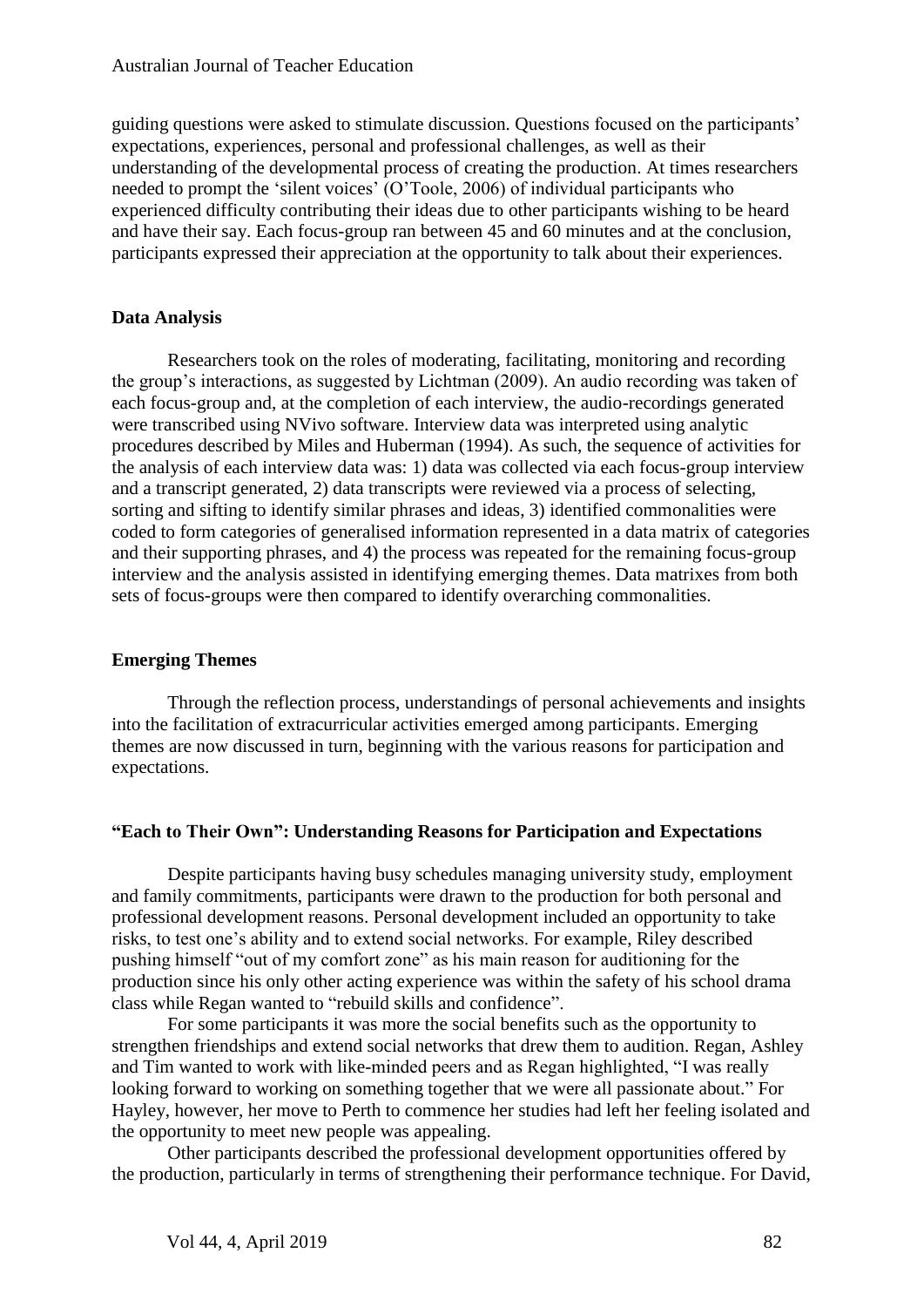it was an opportunity to hone his performance and direction skills so that he could "walk the talk", while for Elaine, the production's composer and principal musician, it represented an opportunity to apply her music skills in a cross-curricular Arts setting. For Nina, it represented an opportunity to work with a professional director while Tim and Courtney wanted to strengthen their knowledge and understanding of how to approach a Shakespearean text. Participants also recognised the opportunity to develop skills and understandings in related Arts areas in which they lacked practical experience. Sarah, who majored in music and minored in drama, described the production as an opportunity to strengthen her acting skills while for Lexie, a music major and dance minor student, the production represented an opportunity to strengthen her choreography skills.

For some, their reasons for taking part were similar to when they were students at school. Riley said, "I just loved the limelight when I was a kid at school and doing productions gave me loads of attention. And look at me now – nothing's changed." Elaine commented, "I was so shy at school and so doing productions helped me grow in confidence. I wanted the same out of this experience." However, other participants indicated broader motives as they moved towards a teaching career. Shannon encapsulated this notion when she said:

*I wanted to learn how to be the best director and how to run productions. When I was a kid at school, I just wanted to be with my friends and get an opportunity to perform on stage. Now it's more about learning the ropes.* 

Participants commented on the techniques used by the director and production manager to understand the participants' reasons for involvement and expectations. Danielle recalled, "In our first meeting, she [director] asked us to think about why we wanted to be involved in the show and what we expected to get out of it." Regan added, "… then we emailed her so she knew what each of us wanted to achieve. I liked this and it's something I'd definitely do as a teacher."

Interrogating their motives for participation was importantas it provided insights into the variety of reasons their future students would have for being involved in similar activities. Caleb explained, "It wasn't until today that I realised we weren't all here for the same reasons. I assumed you were all here to improve your performance skills like me. I never thought it was to make friends."

Participants agreed that understanding their future students' perspectives and reasons for participating in a production would allow them, as teachers, to support their students reach individual goals. As Shayley said, "If I know that a student wants to make deeper friendships, then I would make sure they get social opportunities." Scott similarly noted:

*Not all kids are here for the same reason. Some kids just want the adrenalin rush of performing on stage – like me. We have to understand that so we can make sure they have the best opportunity and come back for more*.

#### **"Stretched and Stressed": Managing Additional Workload**

Participants had some understanding of the required levels of commitment. Shannon stated: "I knew from being in productions at school that it was going to be busy and stressful juggling other commitments and uni but it would be worth it to work with a director and the cast." Similarly, Riley claimed, "I knew this production would be nothing like the ones I had done at school. I knew it was going to be harder than anything I'd done before." While participants knew it would be hard work and time consuming based upon previous experiences of production work, they were not prepared for just how stressful it would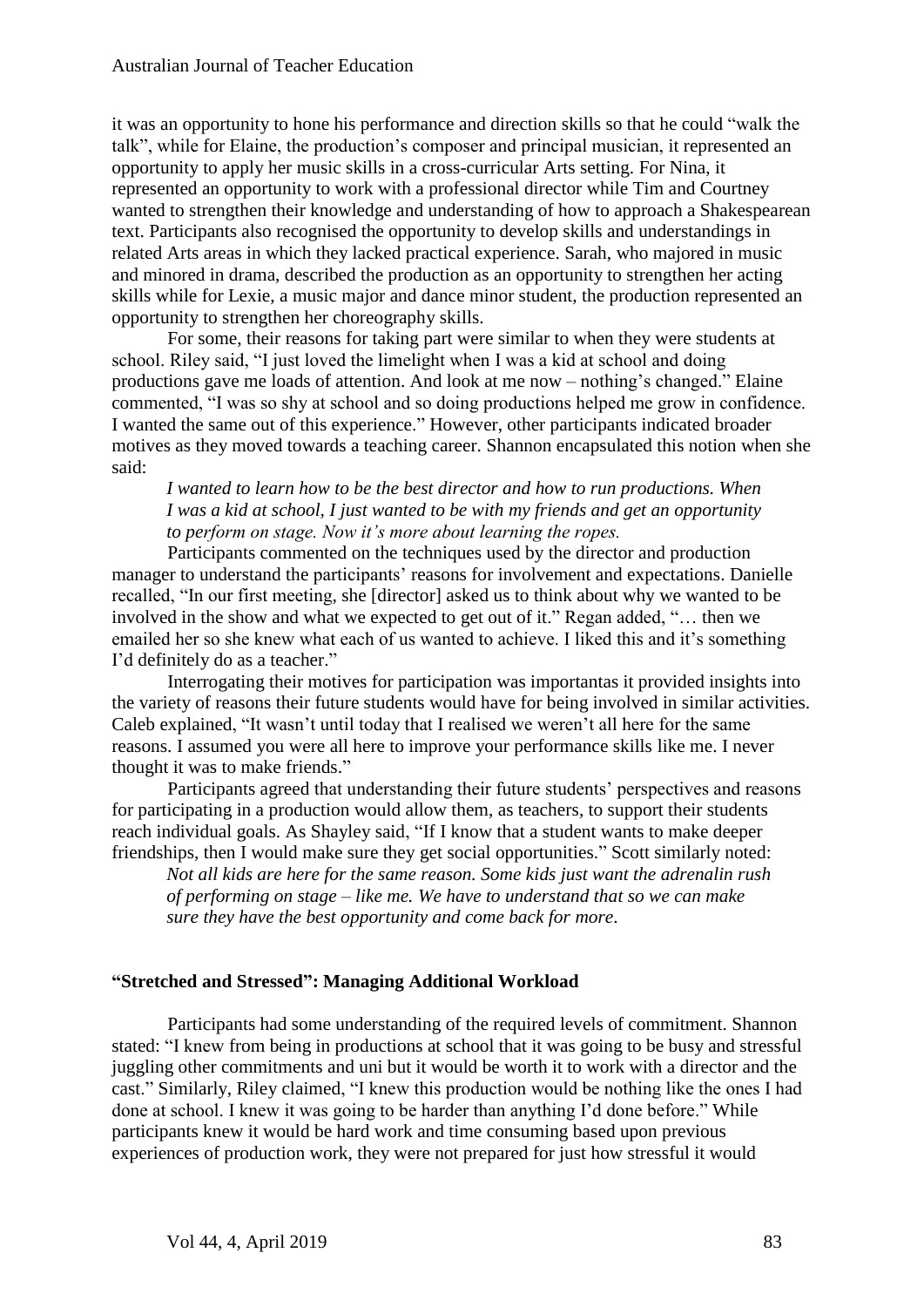become.

Indeed, all participants spoke at length of the difficulties they experienced managing production commitments (rehearsals, learning lines, dances, music), while keeping up with their university assignments, family responsibilities and part-time employment. David, who lived an hour away from the university and had a young family, said, "It was a lot more full on than what I expected. I nearly cried when I saw the rehearsal schedule." Shannon described the late nights at rehearsals, the pressure to complete university assessments, the considerable hours she was working at her part-time job and the emotional strain and fatigue that caused her to "crash a work vehicle." She believed that her personal life and university commitments suffered due to the hours dedicated to the production. Other participants discussed the guilt they experienced letting people down when the production started to consume their time. Regan explained, "I struggled to stop and just breathe because I knew once I stopped, all the guilt for the things I wasn't doing would come flooding in."

While struggling with the workload, participants were also aware of the support structures they would need in place for their future students when working on a production. Riley noted, "Our students will have studies like us, family things like us and lots going on. I'll need to think about their wellbeing on and off the stage." Scott similarly highlighted, "We can't expect that they'll [future students] just cope. If it was hard for us, then it's going to be hard for them. I'm glad I've been through it so I know what it will be like for them."

Furthermore, participants were acutely aware of the support they would need when teaching, both personally and professionally, to manage the additional workload. Nina remarked, "How will I cope teaching classes all day and then running rehearsals at night? I'll need some good colleagues around me to help", while Lexie stated, "I'll need superhuman strength to direct a show like this while managing a full teaching load. I'll also need my family to understand and support me." Participants agreed that seeing their director and production manager 'work well' together and support each other was significant and as Courtney explained, "They [director and production manager] would meet before rehearsals to chat through problems, encourage each other and have a laugh. I'll need colleagues around me like that. You can't do this alone that's for sure."

#### **"Learning to Shine": Developing Confidence and Honing Performance Skills**

While participants struggled with the rehearsal load, university expectations and employment commitments, they were unanimously positive about their achievements. Riley explained, "It was a real test of my determination in the end. I'm glad it got difficult because it really pushed me and I did things I never thought I could." Sarah similarly noted, "Even though the workload was intense, the director knew we could create something awesome and pushed us so that we were challenged to meet our goals." The sense of pride participants felt in their achievements, amidst a challenging workload, was shared and as Elaine explained, "It was so challenging balancing all parts of my life but what I achieved and the progress I made as a performer was incredible."

It was evident that the production, including the choice of text, challenged the participants in different ways. However, participants were able to 'dig deep' and learn from the experience. Some participants learnt new ways to direct and work with an ensemble while others honed their performance skills. For example, musicians reported feeling fatigued by having to repeatedly play instruments for long periods. Shannon recalled, "I had to push through it and learn to be patient. I'm not good at being patient and it's something I will need to be better at as a teacher." The actors were challenged by the length of rehearsals and the need to maintain focus for long periods on stage.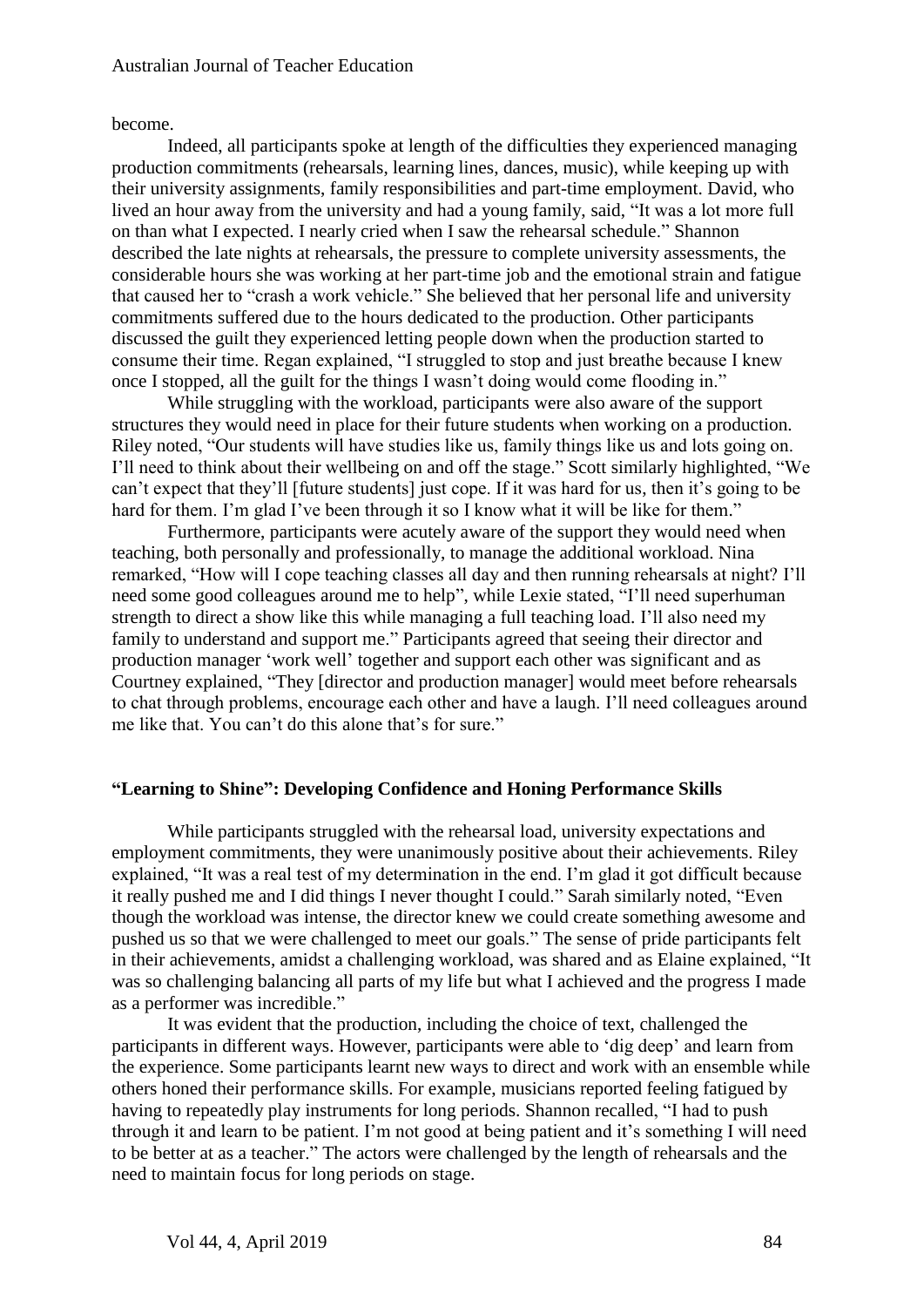Other participants found learning their lines and unpacking the meaning behind the text most challenging. It was evident that their previous school experiences of drama production had not focused so heavily on this aspect and as Tim explained:

*During rehearsals I was encouraged to consider rhythm of speech; work with space in unconventional ways; be a part of an ensemble; build up my understanding of lighting and take on a lead role with a number of lines- all of which needed to be synthesised and completely understood. Never have I approached a play from such a theoretical point of view. The process made me think so much more and I really grew as a performer.*

While some participants reported growing as performers, others noted improved selfconfidence from the increasing levels of accountability the director placed on them as the production evolved. These participants believed this strategy was challenging and at times intimidating yet improved their confidence and ability.

Participants' deemed the production experience increased their awareness of the range of skills they would aim to develop with their future students. Lexie stated, "The director made me aware of how subtext is revealed through action. She made Tim focus on his physicality. I hope that one day I can tailor my direction for each individual student." Danielle described the role of the director as "daunting" and "responsible for so much more than putting kids up on stage." She explained:

*When I first thought about directing a production, I thought it was about blocking the action on stage, administrative tasks. As a kid at school, all this stuff happened that we weren't aware of. I now see the enormity of it all and how the director needs to get each kid to their best possible self. The production can be a chance for kids to learn to shine.* 

For Elaine, the composer, realisation of the importance of tailoring music for individuals was evident when she said, "As an emerging music teacher, I learned the importance of being flexible as I would often need to revise and edit my compositions to suit the needs and abilities of the cast."

Participants compared this production to their earlier experiences of productions when students at school. While some experiences were similar, others had not necessarily provided models of 'best practice'. Sarah, for example, said, "It was nice to work collaboratively as my previous drama teachers were very dictatorial" and Courtney recalled, "Our teacher was so stressed that she just yelled all the time. She didn't look like she was having much fun. I don't want to be that teacher." Lexie similarly remarked, "We often didn't understand why we were doing things as the director did all the thinking for us."

#### **"The Bond of an Ensemble": Fostering a Sense of Belonging**

Participants described the sense of belonging as an integral part of the production. Some would meet prior to rehearsals and, as Shannon recalled, "we'd go for a coffee, a catch up and to hear the latest news." Others would assist each other with difficult scenes, learn lines and complete production tasks. Caleb explained, "We were all in it together. If someone had a job to do, then we'd be there to help".

The sense of belonging also contributed to improved self-confidence and ability to take risks without fear of judgement. Hayley explained, "I feel much more comfortable improvising and experimenting with a scene in front of others now. It's much easier taking risks around people you trust." Regan similarly highlighted, "There's nothing like the bond of an ensemble, and the trust you develop in others to save you."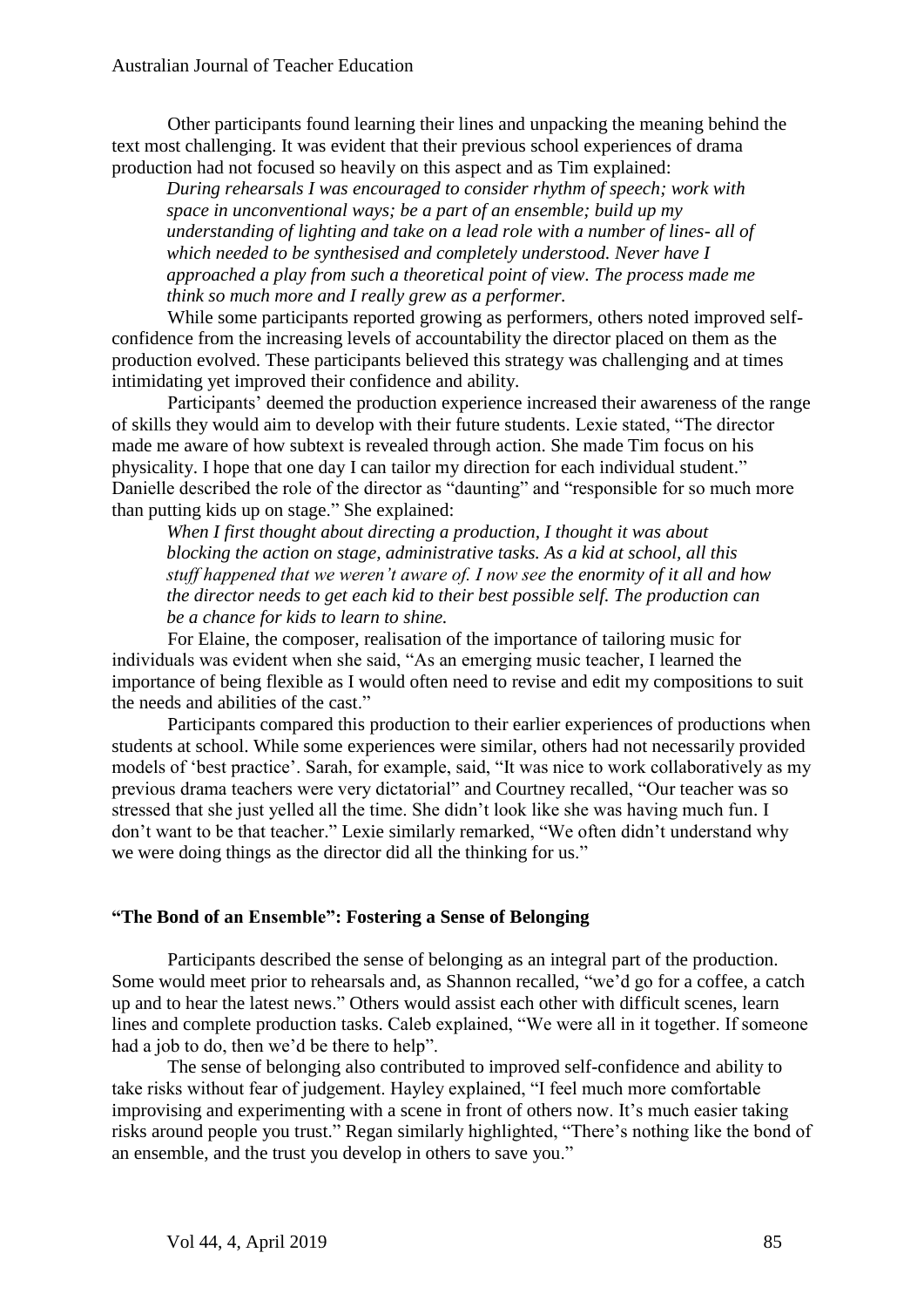Participants recalled earlier memories of their productions as school students and the close bonds they formed with their peers. Shannon said, "The best memories from those productions were the sense of connection we developed with the cast and crew. This production was the same."

Indeed, participants were aware of the central role of the director and production manager in fostering a sense of belonging and were eager to adopt similar techniques with their future students. Sarah recalled:

*We'd start each rehearsal with some kind of bonding activity or warm-up that got us working together and enjoying ourselves. I'd definitely do this with my students. We can't just take for granted that our kids will like each other and know how to work together.*

Participants were acutely aware of the ways in which they were involved in decisionmaking and problem solving which they believed, contributed to a sense of belonging. Shayley said:

*We were all involved in designing the production logo, choosing the final design and layout for publicity materials. So instead of them [director and production manager] just deciding, they got us involved. They valued our input and this made us feel important and part of the gang.*

It is evident that participants thought deeply about the experience in terms of their own practice as Arts teachers. Danielle explained, "We became familiar with the skills, processes, workload, challenges and rewards of creating a school production. It was good to do this within the safety of our pre-service education before having to do it in real-life."

#### **Discussion: Emerging Ideas about Arts Teaching**

Arts teachers require unique skills, discipline and pedagogical content knowledge to deliver engaging programs, both curricular and in the extracurricular field (Lummis, Morris & Paolino, 2014). However, research indicates the inadequacy of teacher education programs in preparing Arts teachers for the rigours of all aspects of the profession (Anderson, 2002; 2003; Ballantyne, 2006; 2007; Pascoe & Sallis, 2012; Warren, 1992) and, therefore, finding authentic ways for pre-service teachers to learn their craft across all contexts becomes essential.

Participant reports confirm how 'real' teaching situations (Ballantyne, 2007; Twomey, 2007) lead to greater integration between theory and practice (Darling-Hammond & Bransford, 2005; Hammerness, 2006). The pre-service Arts teachers involved in this production observed best practice modelled and unpacked, and were afforded the opportunity to reflect upon and articulate how to transfer these direct experiences to their future practice. These transparent processes where vision, expectations and decision-making have been made clear sets this production apart as a professional learning exercise from previous school-based production experiences. It is evident from the responses that participants gained in-depth, insider understandings into the multidimensionality and complexity of the extracurricular production, and identified the limitations of their pre-service course in offering these types of complex and grounded experiences. This was acknowledged through their initial motivations for participating in the project, whether it was to build or rebuild practical performance skills, gain insights into the technical process of putting a production together, build skills and understanding across related Arts disciplines, or to experience the social dynamic of a production.

Of importance was the participants' responses to workload management and stress. Managing the extracurricular workload, a challenging issue for all Arts teachers, was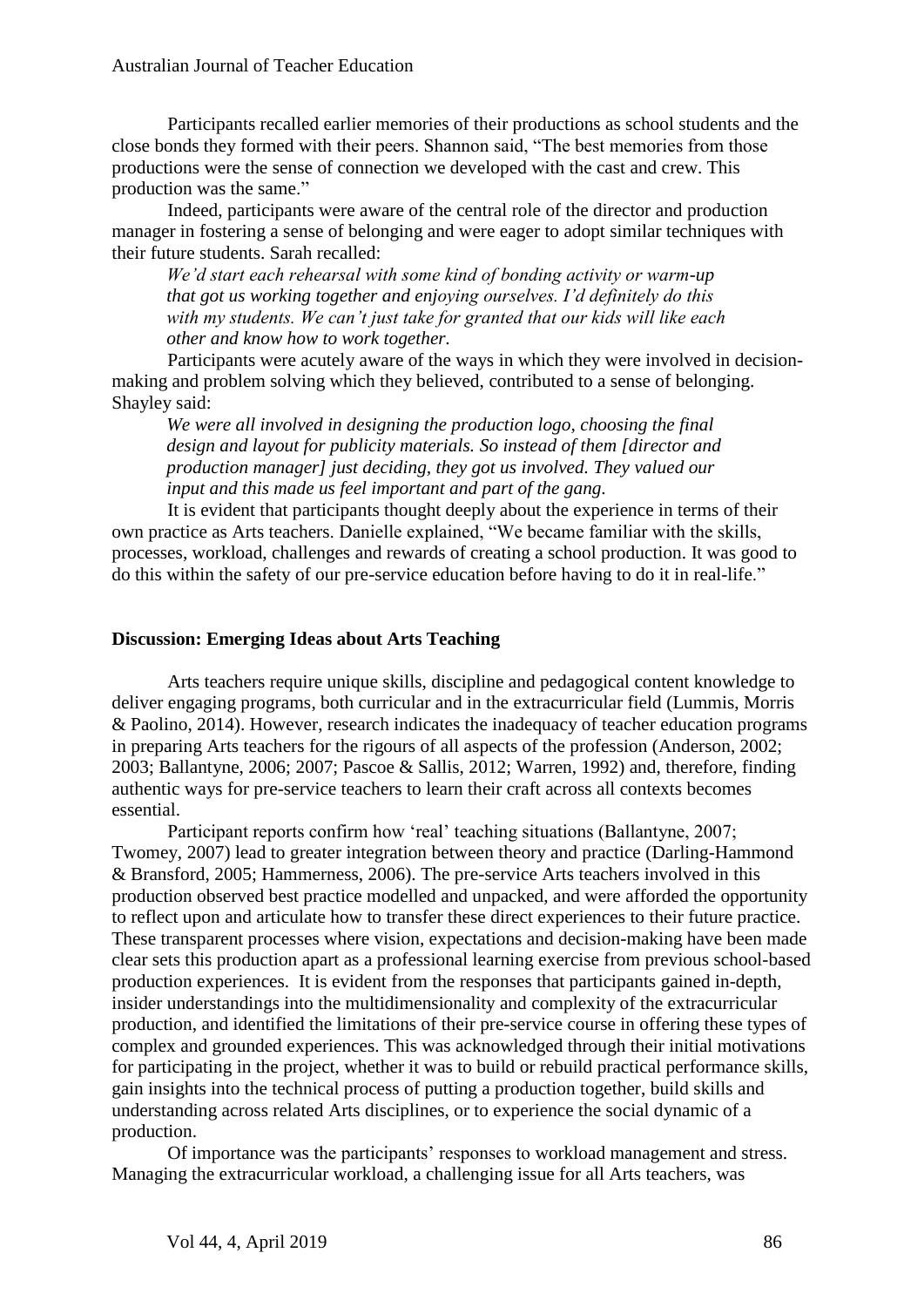experienced first-hand by participants rather than in hypothetical scenarios commonly presented in pre-service education courses. Managing their own time and commitments raised awareness of the expectations and stresses placed on school students managing workloads beyond the regular timetable. Their challenging experience of negotiating the unexpected highlighted for the pre-service teachers the fundamental importance of collegiality and the need for mental and physical support structures within the school to help manage stresses placed upon them as teachers through sustained involvement in extracurricular programs. This first-hand realisation and acknowledgement of the need for additional support was powerful particularly given previous findings confirming the prevalence of stress in the lives of Arts teachers and beginning teacher attrition (Anderson, 2002, 2003; Donelan, 1989; Gray, 2016; Gray, Wright & Pascoe, 2017; Haseman, 1990; Wales, 1999).

The participants in this production acknowledged the importance of the broader social / emotional environment, and the need to generate a sense of belonging for students engaging in such an activity. This was recognised as an outcome of their previous school-based production experiences and heavily reinforced for them as beginning teachers. Ewing (2010) noted that participation in the Arts provides students with a sense of social cohesion - "an increased friendship or social network, increased contact with other cultures, a sense of 'belonging' to a particular group/club/network/community" (p. 49). Indeed, pre-service participant experiences enhanced understanding of the value of collegiality and support in times of stress, which, if managed properly, can lead to social / emotional benefits including increased self-confidence, social bonding and empathy. Accordingly, personal experiences amplifying the need for belonging was influential to their emerging ideas about the nature of student support structures required for extracurricular productions. Therefore, the value of participation in this production for pre-service teachers was acknowledged on both on technical and social levels.

Further, given that a lack of first-hand experiences can contribute to ineffectual and uninformed teaching practices (Bryan, 2003; Pajares, 1992; Uzuntiryaki & Boz, 2007), the opportunity for participants to reflect upon their prior experiences as they encountered new approaches and ideas was an important outcome of this production experience. It was during this process of reflection that some of the practices and pedagogies encountered previously in secondary school were re-evaluated as at best ineffective and at worst unprofessional.

It is evident that the extracurricular production impacted participants' ideas about facilitating and managing Arts activities from both student and future teacher perspectives. Participants gained valuable insider knowledge of the commitment and expertise needed to mount a successful production, along with the many different components and personal and social challenges they would need to manage. This production enabled authentic first-hand experience at an influential time in the pre-service teachers' training where they not only reflected on themselves as learners but as future teachers. Through direct experience, these pre-service teachers learned valuable personal and social insights and skills that will help them make informed decisions when working in schools.

#### **Conclusion**

While participants in this study opted into the production in addition to their core tertiary studies, they represent a small sample of a much wider cohort of pre-service Arts teachers who would also benefit from participation in similar activities, should they be more widely available. It is also important to consider that such activities could lead to beneficial outcomes for all (both pre-service teachers and their future students) and offer valuable insights (as evident in this case) but do not need to be restricted to a formal presentational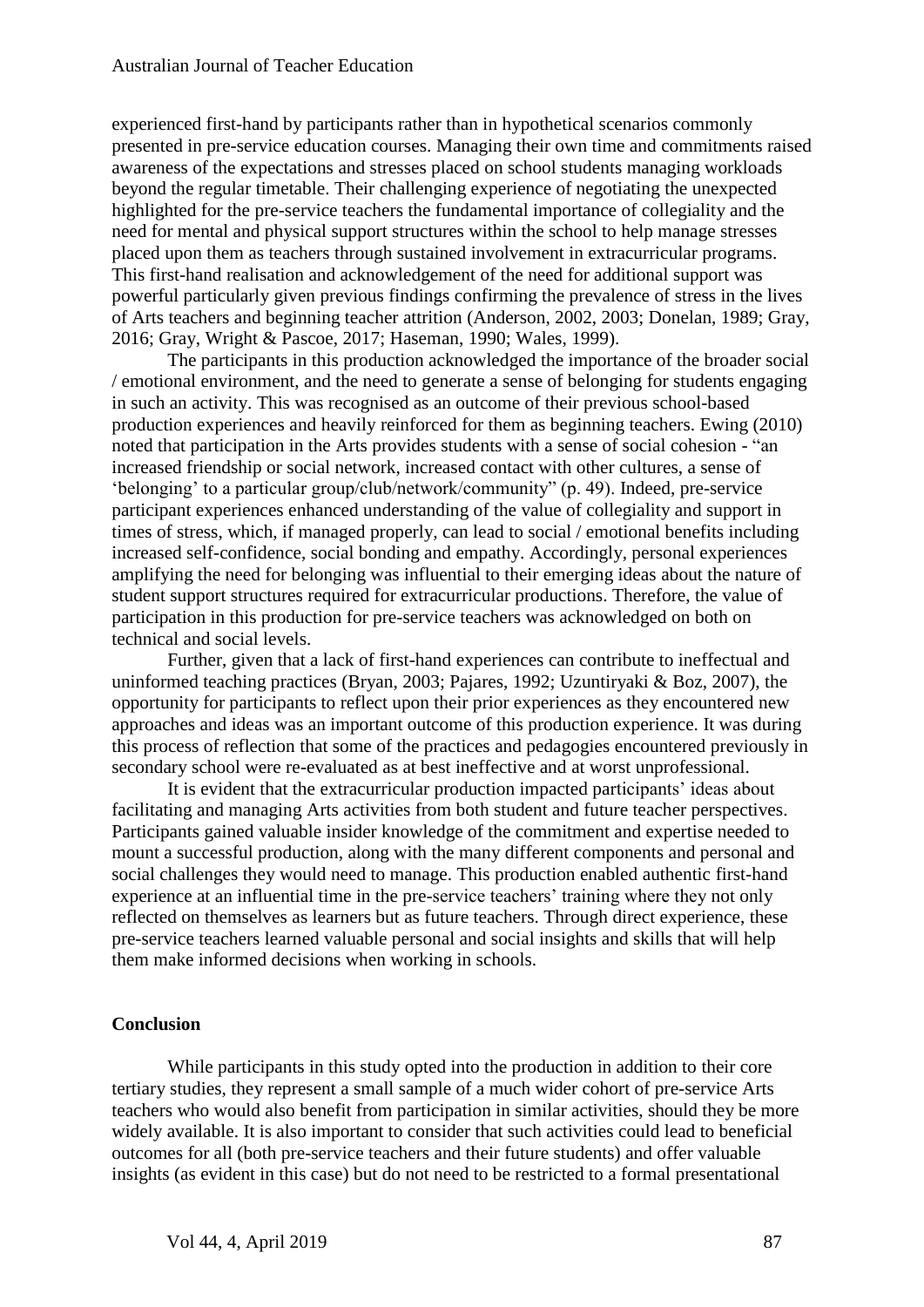performance (Turino, 2008). Indeed, benefits mentioned, such as social bonding, particular skill development and time management could also be realised through a range of participatory ventures. These could include skilled musicians, actors, dancers and artists, along with individuals who are yet to gain particular skills but who can benefit from immersion in the project as they work as part of an ensemble. An emphasis on inclusion would mean that all students could be involved in various ways. As Turino (2008) states, "The values and practices that underpin participatory arts, sports, festivals, and other activities are important because they inspire more people to be involved with, and to develop skills in, these life enriching activities (p. 35).

However, current university course structures, locked into semesters and trimesters with unit structures involving set hours and assessment profiles, limit the possibility of incorporating more flexible learning experiences such as this production. Given the clear endorsement of the pre-service teachers involved in this study, the principle recommendation of this article is that tertiary institutions consider frameworks for more flexible course delivery, to allow all pre-service Arts teachers the opportunity to formally engage in collaborative inter-disciplinary projects in order to experience and interrogate this vital component of Arts teaching. Creating more flexible course structures to allow the formalisation of projects such as the one described in this article also helps address the divide between pre-service training and the reality of teaching. As Danielle noted:

*As a teacher and director, you are the number one support system for everyone working in that production. Therefore, your attitudes and interactions with each member of your cast and crew becomes crucial and in turn will determine the success or failure of the production. It puts a lot of pressure on one's shoulders. I know this work is challenging but it's so important. I'm glad I got to learn the ropes within the safety of being at uni.* 

## **References**

- Anderson, M. (2002). The drama teacher's journey. *Melbourne Studies in Education, 43*(2), 87–95.<https://doi.org/10.1080/17508480209556405>
- Anderson, M. (2003). Beginning secondary drama and English teaching. *English Teaching: Practice and Critique, 2*(1), 43–53.
- Annear, K. (2010). Music, dance, drama: The benefits of extracurricular participation. *Teacher, (1)*, 46-50.
- Australian Curriculum, Assessment and Reporting Authority (ACARA). (2015). *The Arts*. Retrieved from [http://www.acara.edu.au/curriculum\\_1/learning\\_areas/arts.html](http://www.acara.edu.au/curriculum_1/learning_areas/arts.html)
- Ballantyne, J. (2007). Documenting praxis shock in early-career Australian music teachers: The impact of pre-service teacher education. International Journal of Music Education, 25(3), 181 – 191.<https://doi.org/10.1177/0255761407083573>
- Ballantyne, J. (2006). What music teachers want: The emergence of a unified understanding of an ideal teacher education course. Australian Journal of Teacher Education, 31(1), 1 – 11.<https://doi.org/10.14221/ajte.2006v31n1.1>
- Barber, B. (1999). Schooling beyond books and background. Emerge, 10(10), 84-84. <https://doi.org/10.1111/1467-9280.00112>
- Bryan, L. (2003). Nestedness of beliefs: Examining a prospective elementary teacher's belief system about science teaching and learning. *Journal of Research in Science Teaching, 40*(9), 835–868. <https://doi.org/10.1002/tea.10113>
- Darling-Hammond, L., & Bransford, J. (2005). *Preparing teachers for a changing world: What teachers should learn and be able to do*. San Francisco, CA: Jossey-Bass.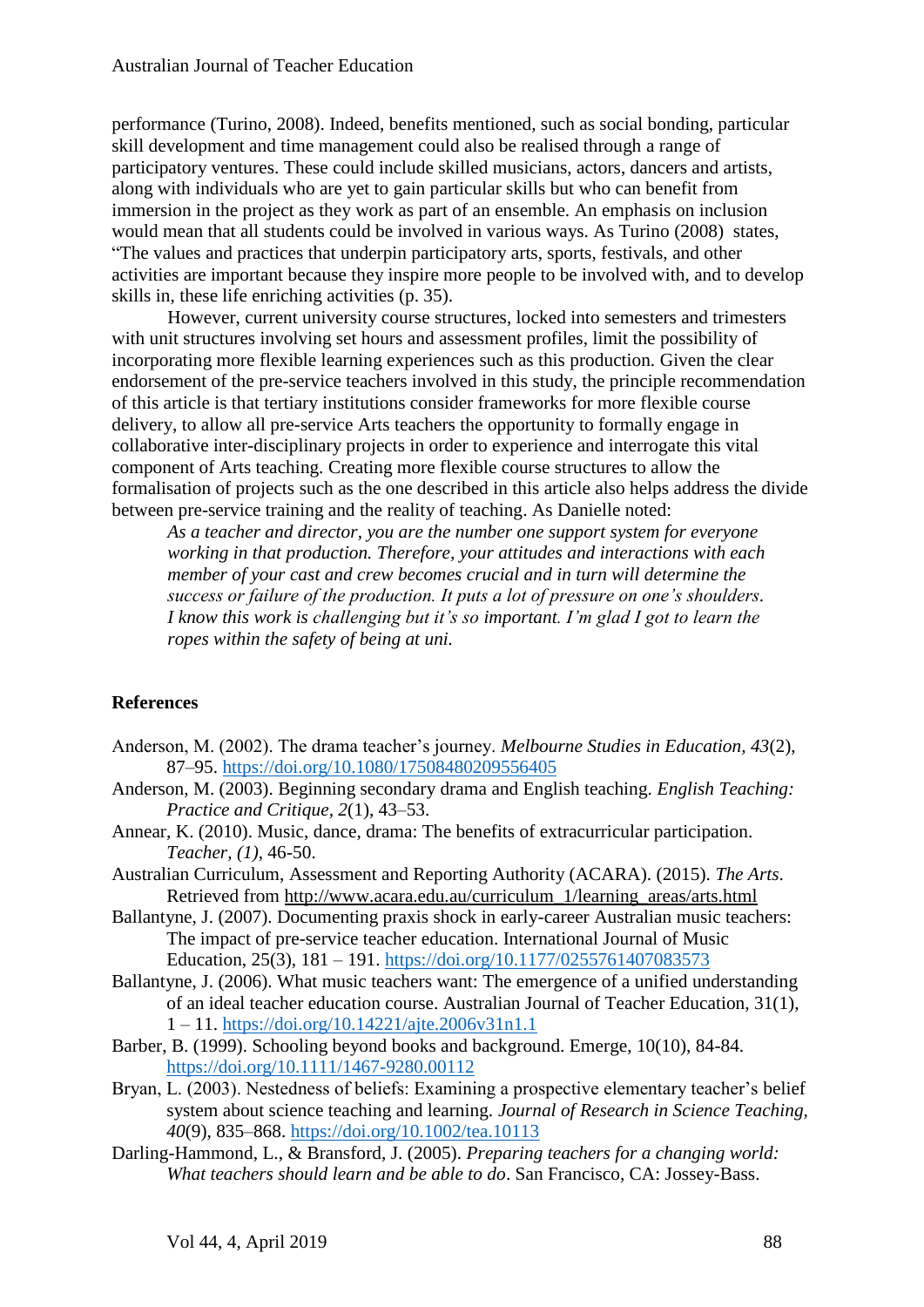Donelan, K. (1989). The way forward. *QADIE Says, 15*(1), 20–23.

- Ewing, R. (2010). The arts and Australian education: Realising potential. In C. Glascodine (Ed.), *Australian education review, 58*. Camberwell, Victoria: ACER Press.
- Faust, D. (1995). The show must go on. *The English Journal (84)*7, 23-26. <https://doi.org/10.2307/820578>
- Gallant, A., & Riley, P. (2014). Early Career Teacher Attrition: New Thoughts on an Intractable Problem. *Teacher Development*, *18*(4), 562-580. <https://doi.org/10.1080/13664530.2014.945129>
- Gray, C. (2016). *Interplay: A study of pre-service drama teachers and the practicum – experiences, beliefs, expectations and managing.* Doctoral thesis, Murdoch University, Western Australia.
- Gray, C., Wright, P., Pascoe, R. (2017). Raising the curtain: Investigating the practicum experiences of pre-service drama teachers. *Australian Journal of Teacher Education, 42(1), 36-53.* <https://doi.org/10.14221/ajte.2017v42n1.3>
- Hammerness, K. (2006). From coherence in theory to coherence in practice. *Teachers College Record, 108*(7), 124–165.<https://doi.org/10.1111/j.1467-9620.2006.00692.x>
- Haseman, B. (1990). Working out! A survey of drama in Queensland secondary schools. *NADIE Journal, 14*(2), 34–41.
- Hesse-Biber, S. N., & Leavy, P. (2011). *The practice of qualitative research* (4th ed.). Thousand Oaks, CA: Sage.
- Kelly, J. (1999). What stress factors specific to music teaching are critical to 'burnout' in secondary school music teachers in Queensland? Paper presented at the ASME XII National Conference, University of Sydney.
- Lichtman, M. (2009). *Qualitative research in education: A user's guide*. Thousand Oaks,
- Lierse, A. (1999). Under threat again. In M. Barrett, G. McPherson & R. Smith (Eds.). *Children and music: Developmental perspectives. Proceedings of the 2nd Asia-Pacific Symposium on Music Education Research and the XXI Annual Conference of the Australian Association for Research in Music Education* (pp. 168-173). Launceston, Tasmania: International Society for Music Education.
- Lummis, G., Morris, J., & Paolino, A. (2014). An investigation of Western Australian preservice primary teachers' experiences and self-efficacy in the arts. *Australian Journal of Teacher Education, 39*(5), 49–64. <https://doi.org/10.14221/ajte.2014v39n5.4>
- Mahoney, J., Larson, R., & Eccles, J. (2005). Organized activities as contexts of development: Extracurricular activities, after-school, and community programs.
- Miles, M., & Huberman, A. (1994). *Qualitative data: An expanded sourcebook* (2nd ed.). Thousand Oaks, CA: Sage.
- Norris, J., McCammon, L., & Miller, C. (Eds.). (2000). Learning to teach drama: A case narrative approach. Portsmouth, NH: Heinemann.
- Osgood, D., Foster, E., & Courtney, M. (2010). Vulnerable populations and the transition to adulthood. *Future of Children, 20*(1), 209–229. <https://doi.org/10.1353/foc.0.0047>
- O'Toole, J. (2006). *Doing drama research: Stepping into enquiry in drama, theatre and education*. City East, Qld: Drama Australia.
- Pajares, F. M. (1992). Teachers' beliefs and educational research: Clearing up a messy construct. *Review of Educational Research, 62*(3)*,* 307–332*.* <https://doi.org/10.3102/00346543062003307>
- Pascoe, R. (2002). Drama Australia drama teacher education symposium. NADIE Journal, 27(1), 81–85.
- Pascoe, R. (2015). The arts curriculum: Raising the standards. *Professional Educator 14*(3),
- Pascoe, R., & Sallis, R. (2012). Perspectives on drama teacher education in Australia. Asia-Pacific Journal for Arts Education, 11(6), 126–158.